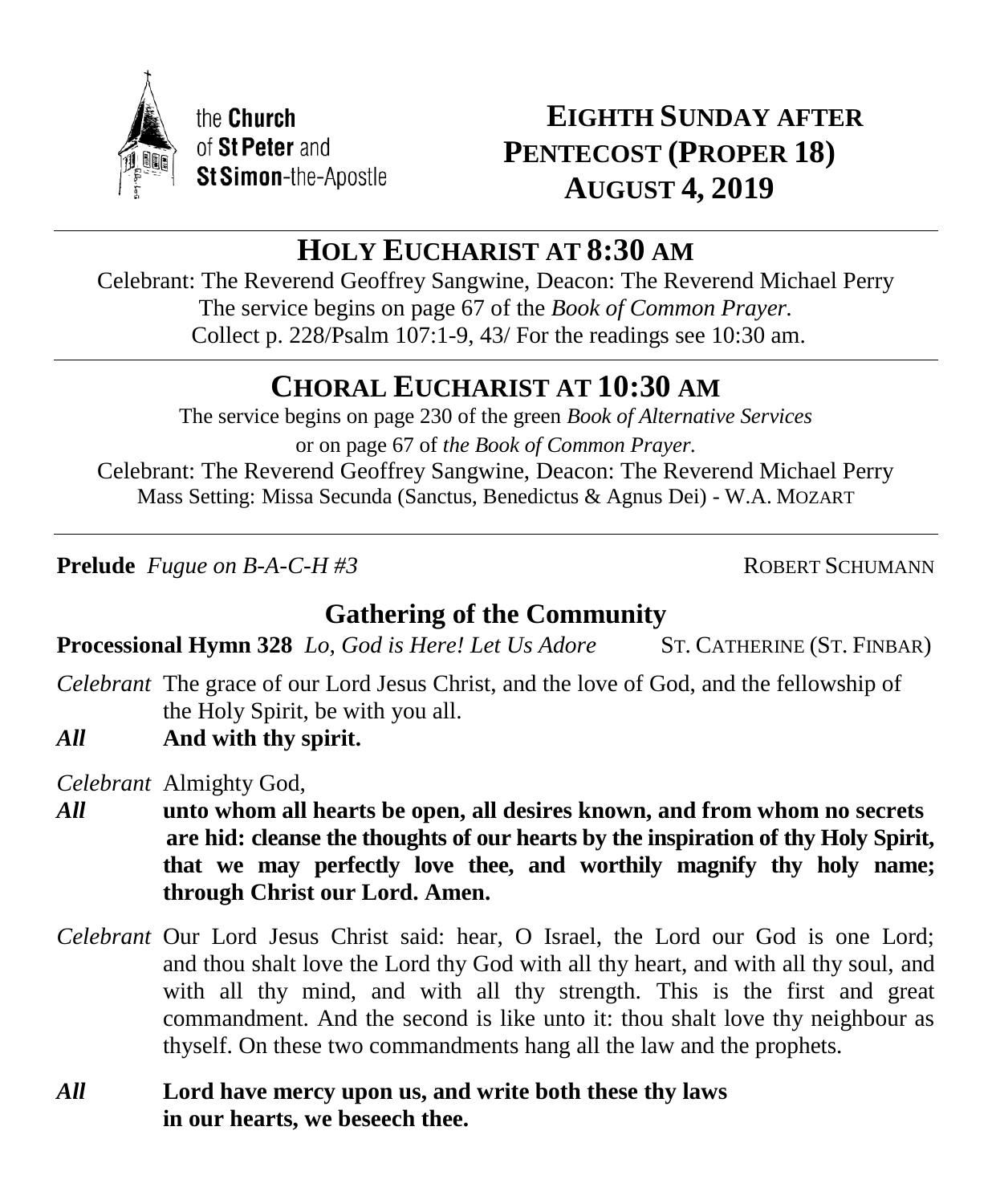#### **Gloria** MERBECKE

*Celebrant* Glory be to God on high, *All* **and in earth peace, good will towards all. We praise thee, we bless thee, we worship thee, we glorify thee, we give thanks to thee for thy great glory, O Lord God, heavenly king, God the Father almighty. O Lord, the only-begotten Son, Jesus Christ; O Lord God, Lamb of God, Son of the Father, that takest away the sin of the world, have mercy upon us. Thou that takest away the sin of the world, receive our prayer. Thou that sittest at the right hand of God the Father, have mercy upon us. For thou only art holy; thou only art the Lord; thou only, O Christ, with the Holy Ghost, art most high in the glory of God the Father. Amen.**

#### **Collect of the Day**

*Celebrant* Almighty God, your Son Jesus Christ fed the hungry with the bread of his life and the word of his kingdom. Renew your people with your heavenly grace, and in all our weakness sustain us by your true and living bread, who lives and reigns with you and the Holy Spirit, one God, now and for ever.

## **Proclamation of the Word**

**1 st Lesson** *Hosea 11:1-11* Read by Daphne Harris

*Reader* The  $1<sup>st</sup>$  Lesson is written in the  $11<sup>th</sup>$  chapter of the book of Hosea, beginning at the  $1<sup>st</sup>$  verse.

When Israel was a child, I loved him, and out of Egypt I called my son. The more I called them, the more they went from me; they kept sacrificing to the Baals, and offering incense to idols. Yet it was I who taught Ephraim to walk, I took them up in my arms; but they did not know that I healed them. I led them with cords of human kindness, with bands of love. I was to them like those who lift infants to their cheeks. I bent down to them and fed them. They shall return to the land of Egypt, and Assyria shall be their king, because they have refused to return to me. The sword rages in their cities, it consumes their oracle-priests, and devours because of their schemes. My people are bent on turning away from me. To the Most High they call, but he does not raise them up at all. How can I give you up, Ephraim? How can I hand you over, O Israel? How can I make you like Admah? How can I treat you like Zeboiim? My heart recoils within me; my compassion grows warm and tender. I will not execute my fierce anger; I will not again destroy Ephraim; for I am God and no mortal,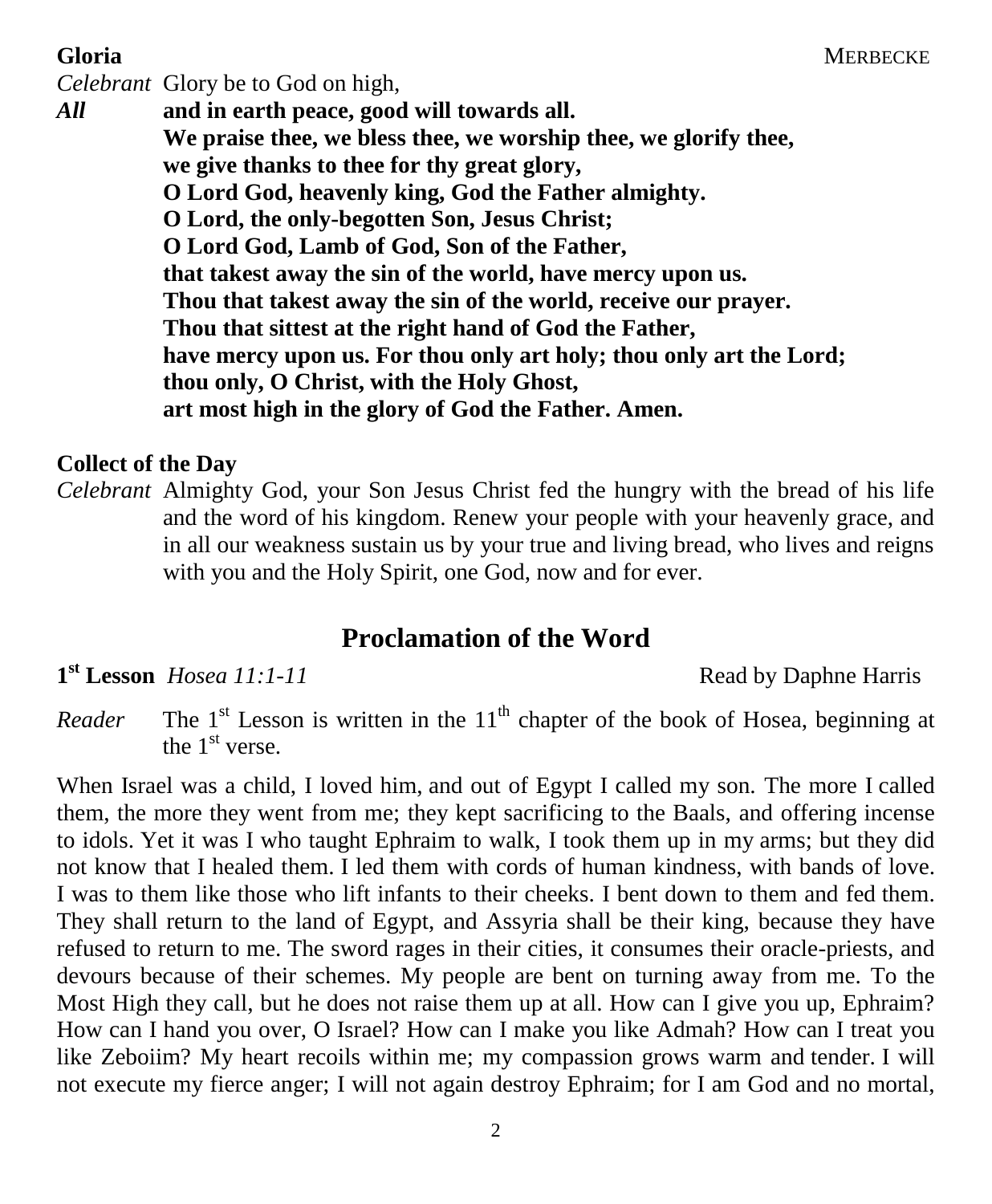the Holy One in your midst, and I will not come in wrath. They shall go after the Lord, who roars like a lion; when he roars, his children shall come trembling from the west. They shall come trembling like birds from Egypt, and like doves from the land of Assyria; and I will return them to their homes, says the Lord.

*Reader* The word of the Lord. *All* **Thanks be to God.**

#### Psalm 107:1-9, 43 Tone I.2  $\mathbf{I}$ . O GIVE thanks unto the Lord for he is gra-cious : and his mercy endur-eth for ëv-ër.  $\overline{2}$ . Let them give thanks whom the Lord hath re-deem-ed : and delivered from ad-vër-si^tÿ  $3.$ And gathered them out of the lands, from the east and from the west: from the north and fröm the söuth.  $\overline{4}$ . They went astray in the wilderness, even in a de-sert place: and found no ci-ty to dwell in: 5. Hungry and thir-sty: their soul fain-ted in them. So they cried unto the Lord in their trou-ble: 6. and he delivered them from their distress. He led them forth by the right way: that they might go to the ci-ty where they dwelt. 7. 8 O that all would therefore praise the Lord for his good-ness : and declare the wonders that he doeth for the chil-dren öf thëm! For he satisfieth the emp-ty soul : and filleth the hungry soul with göod-nëss. 9

 $43$ Whoso is wise will ponder these things : and they shall understand the loving kind-ness of the Lörd.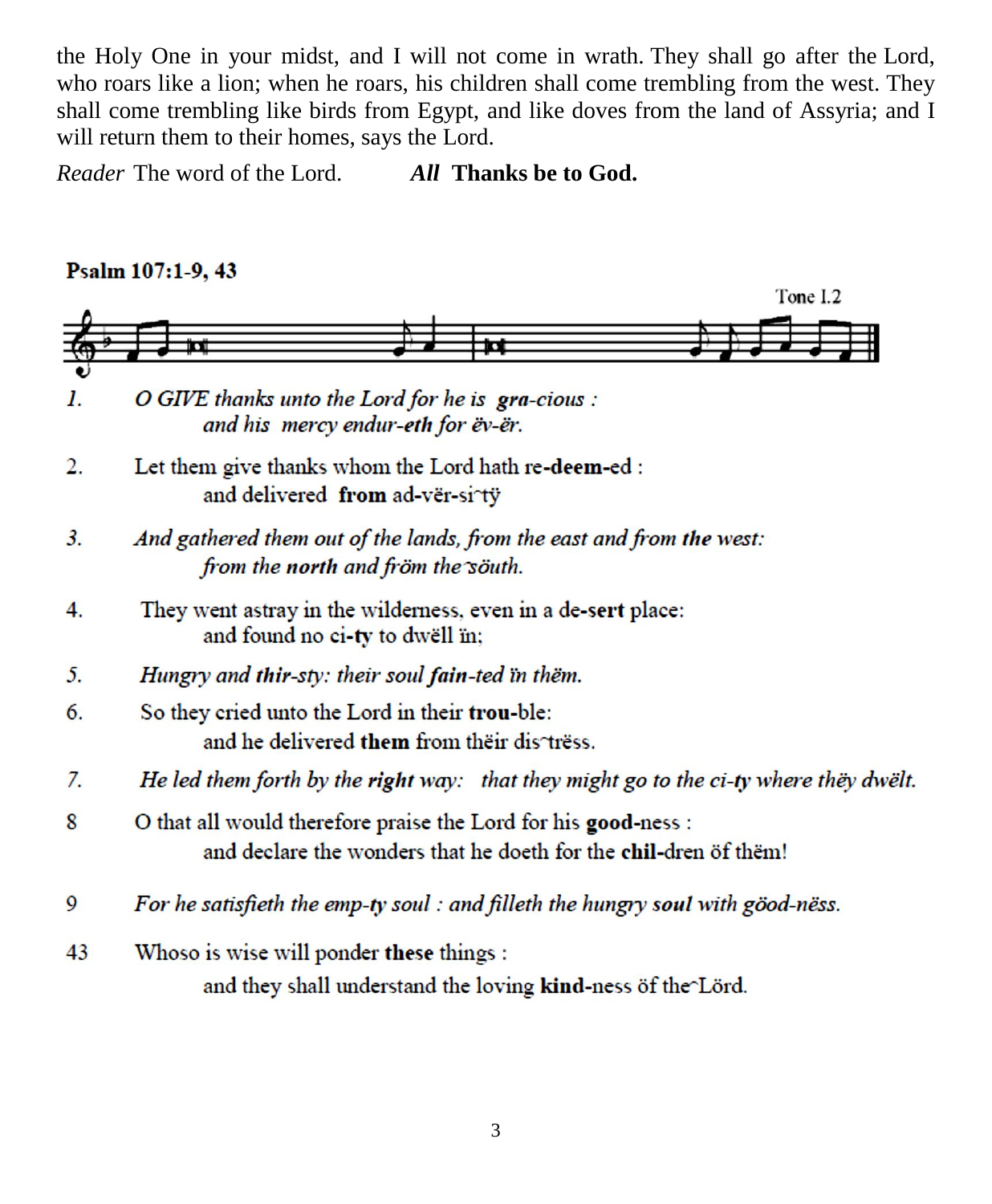*Reader* The  $2<sup>nd</sup>$  Lesson is written in the 3rd chapter of the book of Colossians, beginning at the 1st verse.

So if you have been raised with Christ, seek the things that are above, where Christ is, seated at the right hand of God. Set your minds on things that are above, not on things that are on earth, for you have died, and your life is hidden with Christ in God. When Christ who is your life is revealed, then you also will be revealed with him in glory. Put to death, therefore, whatever in you is earthly: fornication, impurity, passion, evil desire, and greed (which is idolatry). On account of these the wrath of God is coming on those who are disobedient. These are the ways you also once followed, when you were living that life. But now you must get rid of all such things—anger, wrath, malice, slander, and abusive language from your mouth. Do not lie to one another, seeing that you have stripped off the old self with its practices and have clothed yourselves with the new self, which is being renewed in knowledge according to the image of its creator. In that renewal there is no longer Greek and Jew, circumcised and uncircumcised, barbarian, Scythian, slave and free; but Christ is all and in all!

*Reader* The word of the Lord. *All* **Thanks be to God.** Î

**Gradual Hymn 577** *God of Grace and God of Glory* CWM RHONDDA

**The Holy Gospel** *Luke 12:13-21* **The Reverend Michael Perry** 

*Gospeller* The Lord be with you.

### *All* **And with thy spirit.**

*Gospeller* The Holy Gospel is written in the 12<sup>th</sup> chapter of the Gospel according to St. Luke, beginning at the  $13<sup>th</sup>$  verse.

## *All* **Glory be to thee, O Lord.**

Someone in the crowd said to him, 'Teacher, tell my brother to divide the family inheritance with me.' But he said to him, 'Friend, who set me to be a judge or arbitrator over you?' And he said to them, 'Take care! Be on your guard against all kinds of greed; for one's life does not consist in the abundance of possessions.' Then he told them a parable: 'The land of a rich man produced abundantly. And he thought to himself, "What should I do, for I have no place to store my crops?" Then he said, "I will do this: I will pull down my barns and build larger ones, and there I will store all my grain and my goods. And I will say to my soul, Soul, you have ample goods laid up for many years; relax, eat, drink, be merry." But God said to him, "You fool! This very night your life is being demanded of you. And the things you have prepared, whose will they be?" So it is with those who store up treasures for themselves but are not rich towards God.'

*Gospeller* The Gospel of Christ. *All* **Praise be to thee, O Christ.**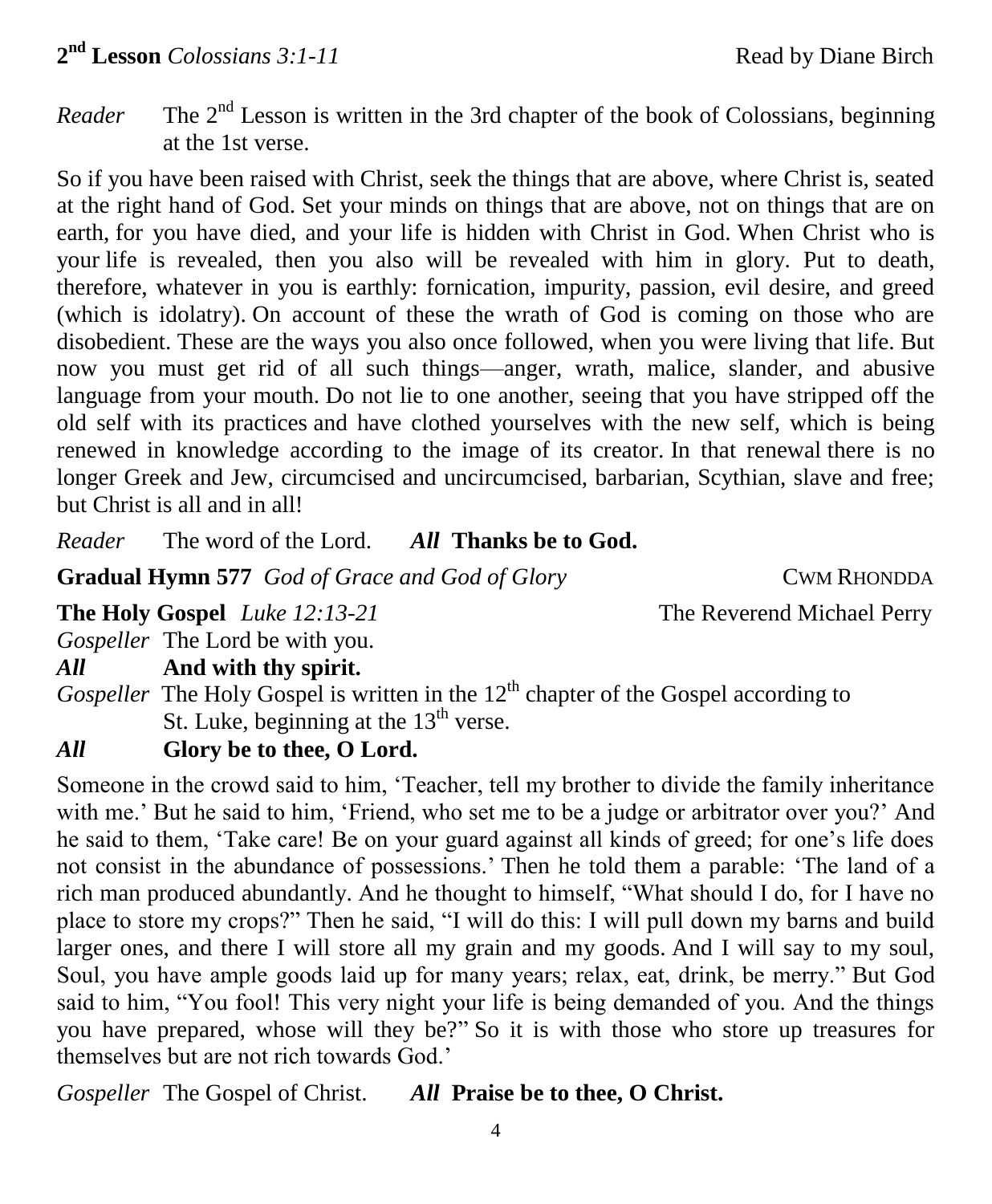# **Nicene Creed –** Pages 234/71

*Celebrant* I believe in one God,

**the Father almighty, maker of heaven and earth, and of all things visible and invisible; and in one Lord Jesus Christ, the only-begotten Son of God, begotten of the Father before all worlds, God, of God; Light, of Light; very God, of very God; begotten, not made; being of one substance with the Father; through whom all things were made: who for us and for our salvation came down from heaven, and was incarnate by the Holy Ghost of the Virgin Mary, and was made man, and was crucified also for us under Pontius Pilate. He suffered and was buried, and the third day he rose again, according to the scriptures, and ascended into heaven, and sitteth on the right hand of the Father. And he shall come again with glory to judge both the quick and the dead: whose kingdom shall have no end. And I believe in the Holy Ghost, the Lord, the giver of life, who proceedeth from the Father and the Son, who with the Father and the Son together is worshipped and glorified, who spake by the prophets. And I believe one, holy, catholic, and apostolic Church. I acknowledge one baptism for the remission of sins. And I look for the resurrection of the dead, and the life of the world to come. Amen.**

**Prayers of the People** Led by Ian Corlette

**Confession and Absolution –** Pages 238-240/76-78

*The Celebrant invites the prayer of confession. Please kneel, as able. Silence is kept.*

#### *Celebrant* Almighty God,

**Father of our Lord Jesus Christ, maker of all things and judge of all people: we acknowledge and confess our manifold sins and wickedness, which we from time to time most grievously have committed, by thought, word and deed, against thy divine majesty. We do earnestly repent, and are heartily sorry for these our misdoings. Have mercy upon us, most merciful Father; for thy Son our Lord Jesus Christ's sake, forgive us all that is past; and grant that we may ever hereafter serve and please thee in newness of life, to the honour and glory of thy name; through Jesus Christ our Lord. Amen.**

*The absolution is pronounced*

*Celebrant* The peace of the Lord be always with you.

## *All* **And with thy spirit.**

*We invite you to share a sign of peace with those near you – a handshake, slight bow or other form of greeting. Please respect the wishes of those who prefer not to shake hands.*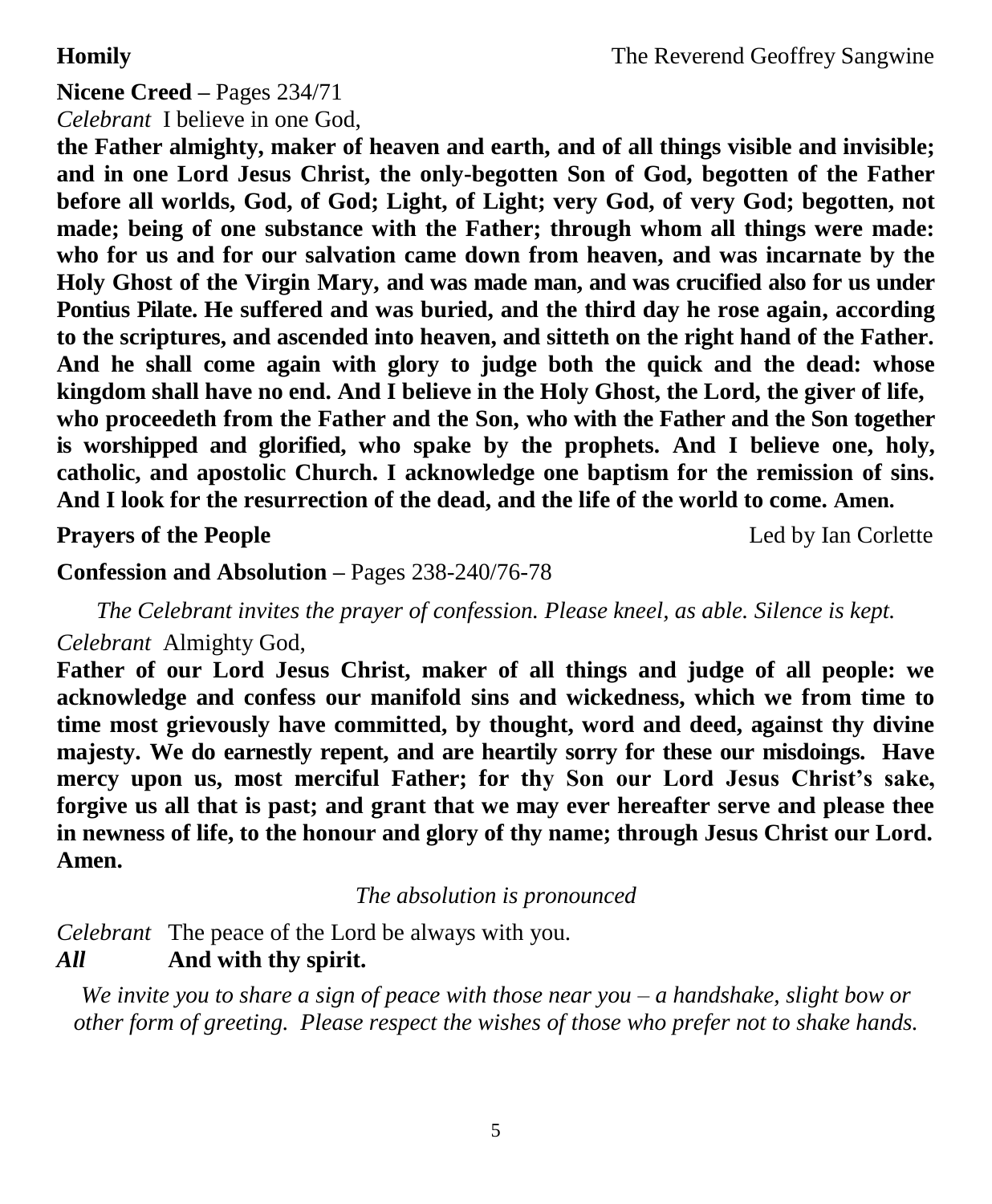# **Celebration of the Eucharist**

**Offertory Hymn 556** *O for a Closer Walk with God* CAITHNESS

**Prayer over the Gifts**

*Celebrant* God our sustainer, accept all we offer you this day, and feed us continually with that bread which satisfies all hunger, your Son our Saviour Jesus Christ. **Amen.**

**Great Thanksgiving –** pp. 241-243/78-83

*Celebrant* The Lord be with you.

*All* **And with thy spirit.** 

*Celebrant* Lift up your hearts.

*All* **We lift them up unto the Lord.** 

*Celebrant* Let us give thanks unto our Lord God.

## *All* **It is meet and right so to do.**

*The Celebrant continues with the preface. Then the Choir sings:*

Sanctus Sanctus Sanctus Dominus Deus Sabaoth Pleni sunt coeli et terra gloria tua

Hosanna in excelsis. Benedictus qui venit in nomine Domine. Hosanna in excelsis.

*Holy, Holy, Holy, Lord God of Hosts. Heaven and earth are full of thy glory. Glory be to thee O Lord most High. Blessed is he that cometh in the name of the Lord. Hosanna in the highest.*

Blessing and glory and thanksgiving be unto thee, almighty God, our heavenly Father, who of thy tender mercy didst give thine only Son Jesus Christ to take our nature upon him, and to suffer death upon the cross for our redemption; who made there, by his one oblation of himself once offered, a full, perfect, and sufficient sacrifice, oblation, and satisfaction, for the sins of the whole world; and did institute, and in his holy Gospel command us to continue, a perpetual memorial of that his precious death, until his coming again. Hear us, O merciful Father, we most humbly beseech thee; and grant that we receiving these thy creatures of bread and wine, according to thy Son our Saviour Jesus Christ's holy institution, in remembrance of his death and passion, may be partakers of his most blessed body and blood; who, in the same night that he was betrayed, took bread; and, when he had given thanks, he brake it; and gave it to his disciples, saying, "Take, eat; this is my body which is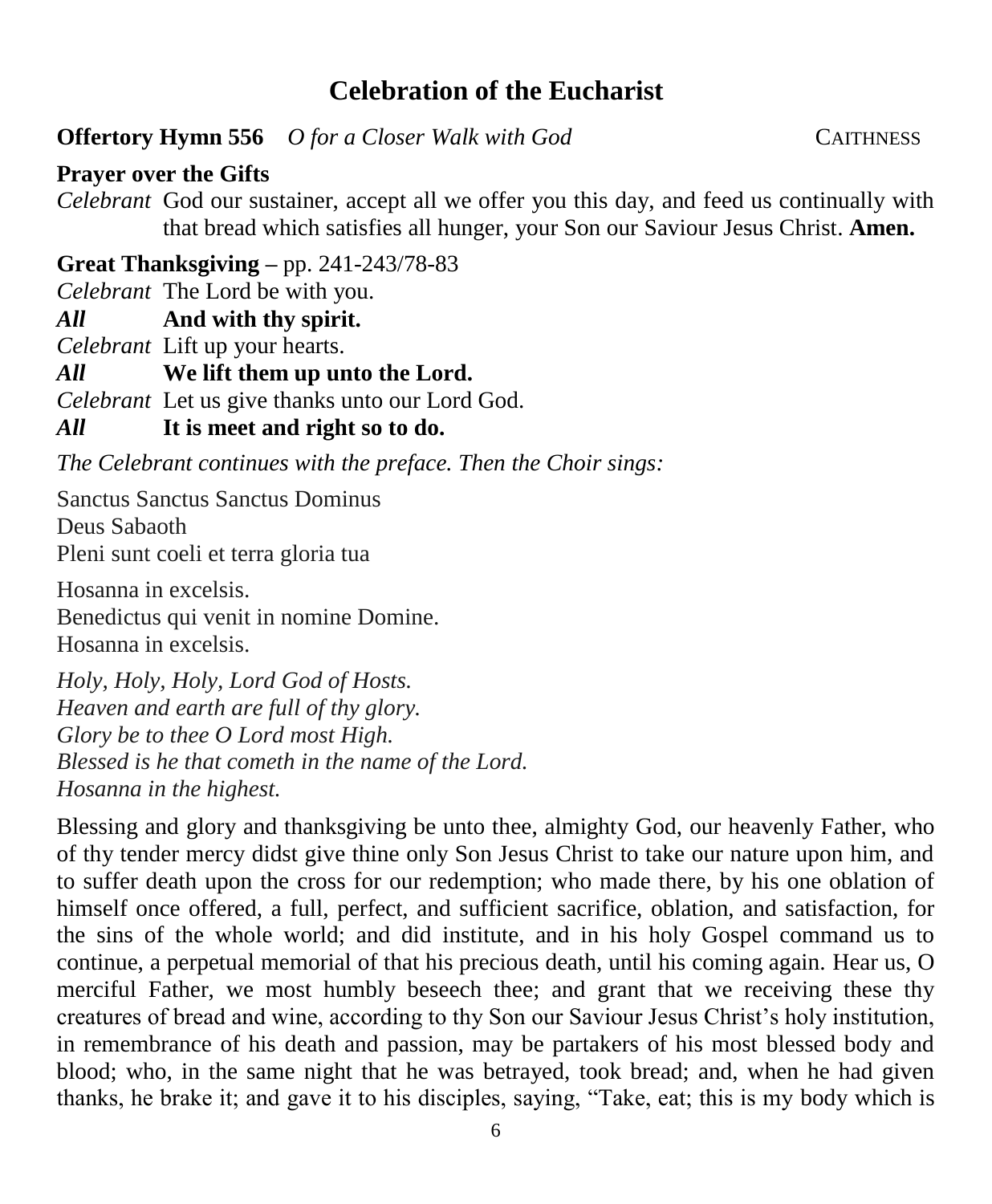given for you: Do this in remembrance of me." Likewise, after supper he took the cup; and when he had given thanks, he gave it to them, saying, "Drink ye all, of this; for this is my blood of the new covenant, which is shed for you and for many for the remission of sins: Do this, as oft as ye shall drink it, in remembrance of me." Wherefore, O Father, Lord of heaven and earth, we thy humble servants, with all thy holy Church, remembering the precious death of thy beloved Son, his mighty resurrection, and glorious ascension, and looking for his coming again in glory, do make before thee, in this sacrament of the holy bread of eternal life and the cup of everlasting salvation, the memorial which he hath commanded:

**We praise thee, we bless thee, we thank thee, and we pray to thee, Lord our God.**  And we entirely desire thy fatherly goodness mercifully to accept this our sacrifice of praise and thanksgiving, most humbly beseeching thee to grant, that by the merits and death of thy Son Jesus Christ, and through faith in his blood, we and all thy whole Church may obtain remission of our sins, and all other benefits of his passion; And we pray that by the power of thy Holy Spirit, all we who are partakers of this holy communion may be fulfilled with thy grace and heavenly benediction; through Jesus Christ our Lord, by whom and with whom, in the unity of the Holy Spirit, all honour and glory be unto thee, O Father Almighty, world without end. **Amen.**

**Lord's Prayer –** *Sung by all* CP 684

**Breaking of the Bread**

*Celebrant* Christ our Passover is sacrificed for us; *All* **Therefore, let us keep the feast.**

*Celebrant* We do not presume

*All* **to come to this thy Table, O merciful Lord, Trusting in our own righteousness, But in thy manifold and great mercies. We are not worthy So much as to gather up the crumbs under thy Table. But thou art the same Lord, Whose property is always to have mercy: Grant us therefore, gracious Lord, So to eat the Flesh of thy dear Son Jesus Christ, And to drink his Blood, That our sinful bodies may be made clean by his Body, And our souls washed through his most precious Blood, And that we may evermore dwell in him, And he in us. Amen.**

#### **Agnus Dei**

O Lamb of God, that takest away the sin of the world, have mercy upon us.

O Lamb of God, that takest away the sin of the world, have mercy upon us.

O Lamb of God, that takest away the sin of the world, grant us thy peace.